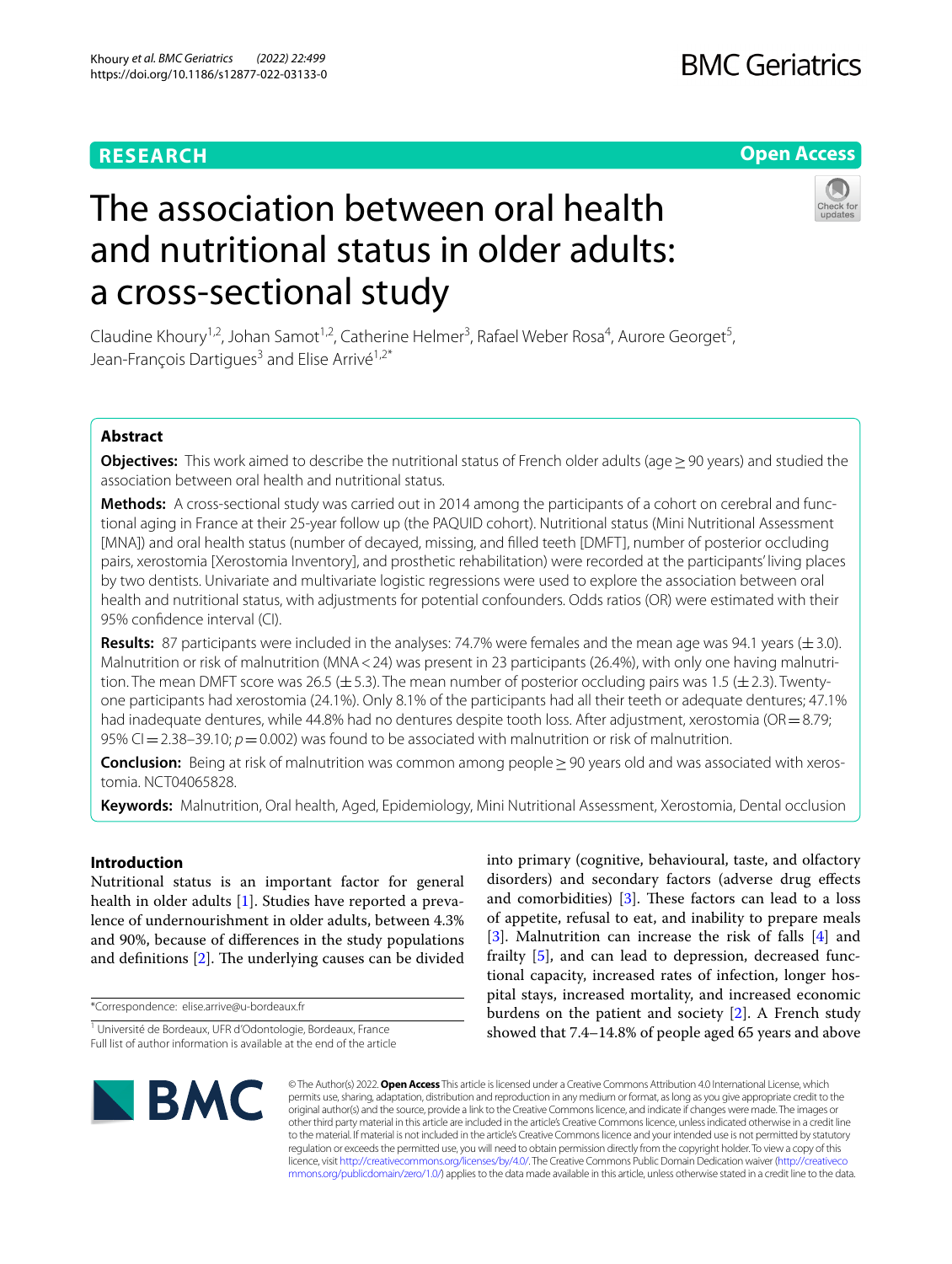were undernourished based on the Mini Nutritional Assessment (MNA), and the associated factors were age, widowhood, low body mass index (BMI), dementia, depression, dependency, use of more than three drugs per day, low level of education, and low income [\[6](#page-5-5)].

Oral problems are common in older adults. Comorbidities and their treatments, as well as dependence, can cause or accentuate oral pathologies and complicate their management  $[7]$  $[7]$ . Therefore, older individuals are more likely to have certain oral conditions such as chronic periodontitis, root caries, precancerous and cancerous conditions, oral infections, xerostomia, also known as dry mouth, loss of teeth, and denture use  $[8-11]$  $[8-11]$ . Oral problems are likely to contribute to the altered nutritional status in older adults via avoidance of certain foods because of masticatory problems or oral pain. This may lead to digestive disorders [\[12](#page-6-1)]. In addition, oral health problems can afect the quality of life, social relationships, and diet in this population [[2](#page-5-3)].

However, the relationship between oral status and nutritional status in older adults is still neglected. Most studies have been conducted in specifc populations only, such as institutionalized individuals [[2\]](#page-5-3), and only four studies conducted in the general geriatric population could be identifed in a recent systematic review including ten studies [[13](#page-6-2)]. Associations were found between hard and soft tissue conditions of the mouth, xerostomia and subjective oral health and poor nutritional status. A meta-analysis showed that well-nourished subjects had a higher number of pairs of teeth compared to individuals with poor nutritional status who had a lower mean number of present teeth [\[14](#page-6-3)]. Furthermore, there were no studies that addressed people aged 90 years and above. The aim of this study was to investigate the nutritional status of French older adults (age≥90 years) and the association between oral health status and nutritional status in this population. We hypothesized that poor oral health was associated with impaired nutritional status.

# **Methods**

# **Study population and design**

A cross-sectional oral sub-study was conducted on consenting participants who were seen at the 25-year follow up of the Personnes Agées QUID (PAQUID) cohort study  $[15, 16]$  $[15, 16]$  $[15, 16]$  $[15, 16]$ . The PAQUID study is an ongoing cohort with the objective of describing the evolution of cognitive functions to identify predictive signs of and risk factors for dementia, and to study dependence in older adults, its risk factors, and consequences. This project started in 1988; 5554 individuals aged 65 years or above, living at home, and randomly selected from the electoral lists of Gironde and Dordogne, France, were invited to participate. Among them 3777 (68%) agreed; they were representative of the elderly population of these two areas. In 2013–2014, 231 PAQUID participants still alive underwent the 25-year follow-up among them 197 were invited to participate in the oral sub-study(34 participants were not invited to participate due to a delay in the start of the study; see  $[15, 16]$  $[15, 16]$  $[15, 16]$  $[15, 16]$  for more details). Those who agreed were visited by a dentist. Previous analyses have shown that the participants of the oral sub-study  $(N=90)$  were similar in terms of age and sex to those who did not participate (*N*=117), but were less likely to be institutionalized and to have a low education level  $[15]$  $[15]$ .

# **Outcomes of interest**

Nutritional status and oral health were assessed by two dentists at the participants' living place.

Standardized questionnaires were personally administered to either the participant or to a caregiver. The oral characteristics were recorded during an oral clinical examination in accordance with the WHO's recommendations [\[17](#page-6-6)] as described elsewhere [\[15](#page-6-4)].

Nutritional status was assessed using the full version of the MNA, which consists of a general health assessment, a dietetic assessment, anthropometric measures, self-perception of health and nutrition, and a global evaluation involving questions on living independently, prescription drug use, psychological stress, acute disease, mobility, dementia, and skin conditions  $[18]$ . The score, ranging from 0 to 30, is interpreted as follows:  $MNA \geq 24$ as normal nutritional status; 17≤MNA≤23.5 as at risk of malnutrition, and  $MNA < 17$  as malnutrition [\[19](#page-6-8)].

Oral health was evaluated using the Decayed-Missing-Filled teeth index (DMFT index) on 32 teeth [\[17\]](#page-6-6), the number of posterior occluding pairs on natural teeth or fxed prostheses except for wisdom teeth [[20](#page-6-9)], the presence of oral pain ("Currently, do you have pain in your mouth"), xerostomia ("subjective feeling of dry mouth" — Xerostomia Inventory) [[21\]](#page-6-10), and prosthetic rehabilitation (no tooth loss or adequate dentures, inadequate dentures, or no dentures despite tooth loss).

Teeth with carious lesions or temporary fllings on the crown or root were considered decayed (D). Teeth were considered flled (F) if they had at least one permanent restoration (including crowns) without any caries on the crown or root [\[17](#page-6-6)]. Inadequate dentures were defned as the use of reliners or tissue conditioners, excessive wear of posterior teeth, lack of integrity, or problems with stability or retention [\[22](#page-6-11)]. Coronal and root conditions were assessed for each tooth individually. Tooth loss and the presence and adaptation of removable prostheses were assessed. The inter-observer reliability for the DMFT index, assessed using the intraclass correlation coefficient, was 0.99 (95% confidence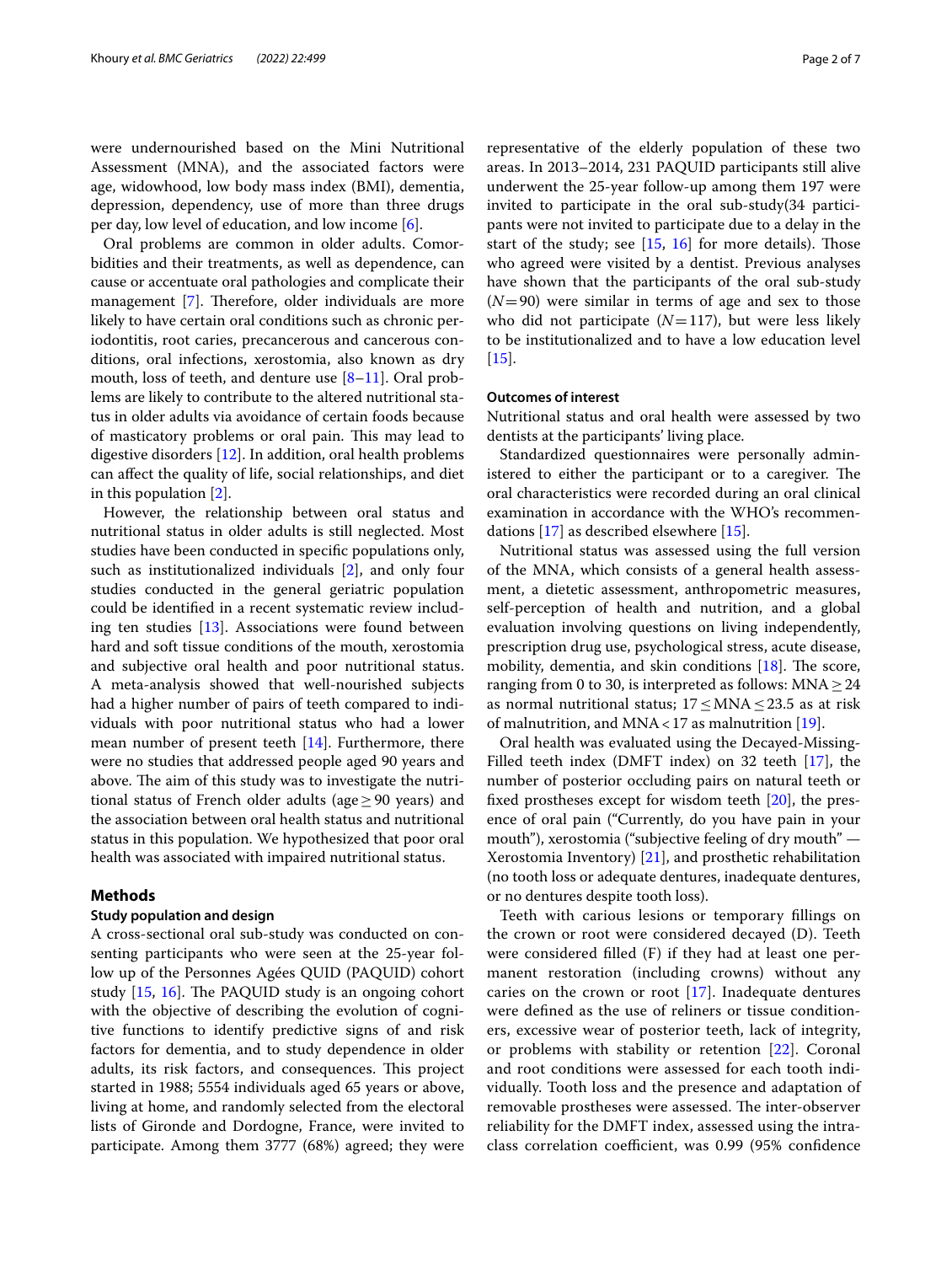$interval = 0.98-1.00$ , corresponding to excellent reliability [\[23](#page-6-12)].

## **Other characteristics**

Sociodemographic and medical characteristics were obtained from the existing PAQUID database. Sociodemographic variables included sex, age, education level, and living conditions. Medical variables included the presence of comorbidities (diabetes mellitus, Parkinson's disease, stroke, and myocardial infarction), number of medications used per day, psychotropic drug use, tobacco use, and dementia. At each follow-up visit every 2 or 3 years, dementia diagnosis was based on a threestep procedure: frst, a neuropsychologist performed a neuropsychological evaluation at the participant'sliving place; second, participants suspected of dementia following this evaluation were examined by a neurologist or a geriatrician; and fnally a defnitive diagnosis of dementia, was made by a panel of independent neurologists, based on Diagnostic and Statistical Manual of Mental Disorders criteria (DSM-IV) [\[24](#page-6-13)]. Dependency was assessed using a hierarchical four-stage index that combines the Activities of Daily Living (ADL), the Instrumental Activities of Daily Living Scale (IADL), and mobility (assessed using the Rosow and Breslau scale). Participants were classifed as having no dependency; mild dependency (dependent only in the Rosow scale); moderate dependency (dependent in the Rosow and IADL scales); and severe dependency (dependent in the ADL scale) [\[21\]](#page-6-10).

# **Statistical analysis**

Nutritional status, oral health status, sociodemographic, and clinical characteristics were described as mean, standard error (SE), minimum (min), and maximum (max) values for quantitative variables, and percentages for qualitative variables.

We used univariate and multivariate logistic regressions to explore the association between nutritional status (MNA) as the dependent variable and oral health as explanatory variables (DMFT index, number of posterior occluding pairs, oral pain, xerostomia, and prosthetic rehabilitations). Odds ratios (ORs) were estimated with their 95% confdence intervals (CIs). MNA was categorized into two groups based on the global score obtained from the questionnaire: normal nutritional status ( $MNA \geq 24$ , reference in the regression model) and nutritional status as the risk of malnutrition or malnutrition ( $MNA < 24$ ). The association between  $MNA$  and oral health related variables, age, sex, education level, living alone, institutionalization, dementia, medication use, presence of comorbidities, or dependency was tested in univariate analyses. Variables associated with MNA in the univariate analysis with a conservative threshold of

25% were used in the multivariate analysis, along with age, which was forced in the multivariate model.

Participants who did not have complete data for dependent, explanatory, and adjustment variables (*N*=3) were excluded from the analysis.

Statistical analyses were performed with a level of signifcance of 0.05 using SAS software (version 9.4) and R software (version 3.2.3).

# **Results**

# **Participants' descriptions**

Among the 90 participants of the oral PAQUID substudy, three were excluded. The mean age of the remaining 87 participants was 94.1 years  $(\pm 3.0;$  $min=90.6$  years; max $=105.6$  years). Most participants were females (74.7%), while almost three-quarters of the participants lived at home (Table [1\)](#page-3-0). Twenty-four participants had dementia and 71.2% had other comorbidities. The number of medications used per day was 6.8 ( $\pm$ 3.0;  $min=0$ ; max = 16). According to the hierarchical disability scale, only one participant had no dependency. Only one participant was a current tobacco consumer.

# **Nutritional status**

The mean MNA score was 25.5 ( $\pm$ 3.7). Three-quarters of the participants  $(n=64; 73.6%)$  had a normal nutritional status, 22 were at risk of malnutrition (25.3%), and 1 had malnutrition (1.1%).

# **Oral status**

The mean DMFT score was 26.5 ( $\pm$ 5.3) with a mean of 3.6 decayed teeth  $(\pm 4.9)$ , 4.8 filled teeth  $(\pm 5.3)$ , and 18.1 missing teeth  $(\pm 9.2)$ . The mean number of posterior occluding pairs was 1.5  $(\pm 2.3)$ . Oral pain and xerostomia were reported in 6.9% and 24.1% of the participants, respectively. In the maxilla, 10 participants (11.5%) had all their teeth, 51 (58.6%) had partial tooth loss, 26 (29.9%) had total tooth loss and 50 (57.5%) used dentures. In the mandible, 11 participants (12.6%) had all their teeth, 58 (66.7%) had partial tooth loss, 18 (20.7%) had total tooth loss and 42 (48.3%) used dentures. Globally, 54 participants (62.1%) used dentures but, 84.0% of the maxillary dentures and 85.7% of the mandibular dentures were inadequate. There were also a few people  $(n=5)$ who did not use their dentures during meals.

# **Association between oral health and nutritional status**

The univariate analysis demonstrated that xerostomia was associated with being malnourished or at risk of malnutrition (OR=6.67; 95% CI=2.26–19.63; *p*=0.0006) as well as a one-unit decrease in the posterior occluding pairs (OR=0.69; 95% CI=0.49–0.99; *p*=0.041) (Table [2\)](#page-4-0).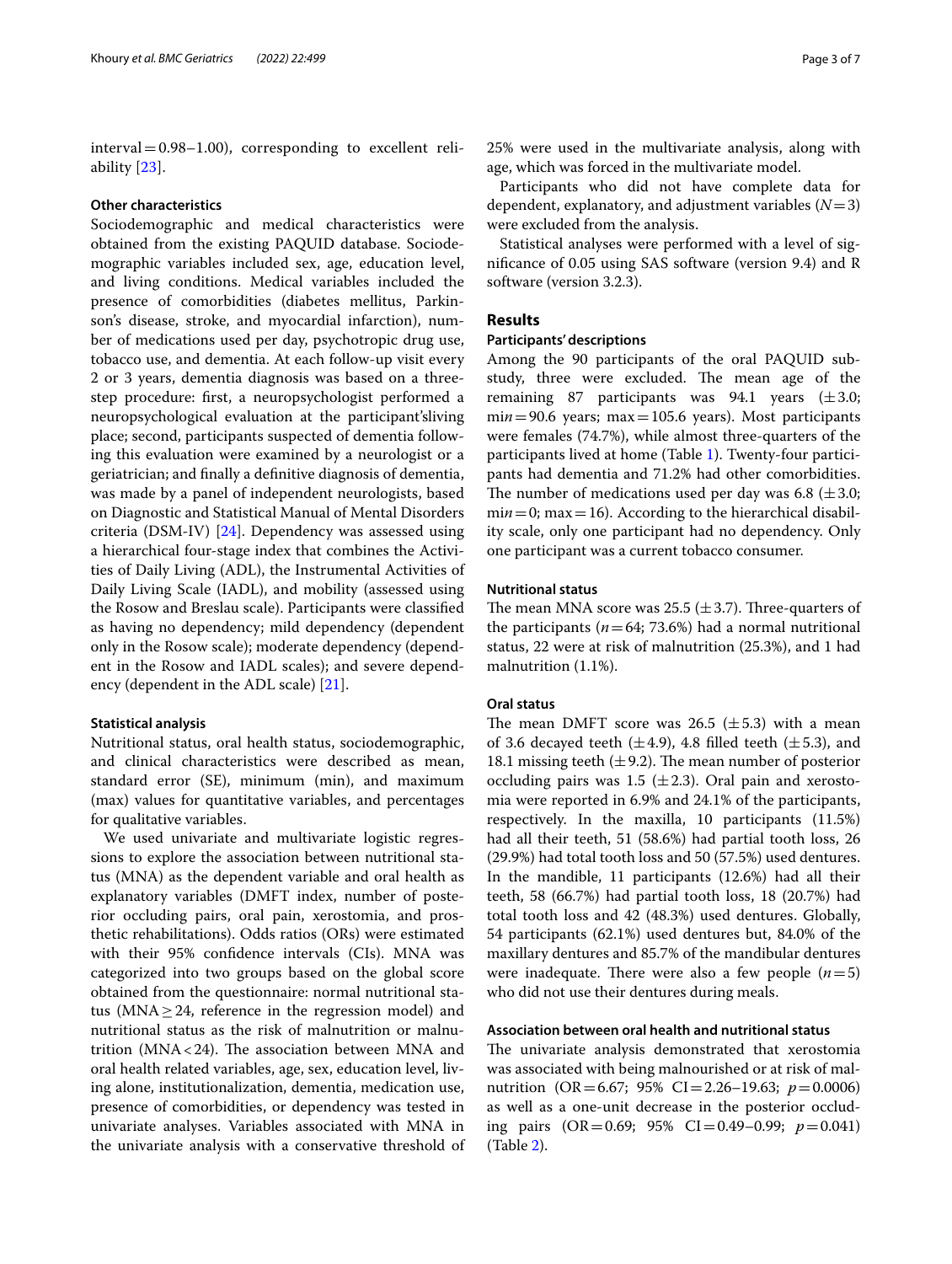| <b>Variables</b>                                 | <b>Total</b>   |          | <b>Normal nutritional status</b><br>$(n=64)$ |             | <b>Malnutrition or at risk</b><br>$(n=23)$ |          |
|--------------------------------------------------|----------------|----------|----------------------------------------------|-------------|--------------------------------------------|----------|
|                                                  | N/Mean         | (%)/(sd) | N/Mean                                       | $(\%)/(sd)$ | N/Mean                                     | (%)/(sd) |
| Age (years), mean (sd)                           | 94.1           | (3.0)    | 94.0                                         | (3.0)       | 94.5                                       | (3.0)    |
| Females (vs. Males)                              | 65             | (74.7)   | 44                                           | (68.8)      | 21                                         | (91.3)   |
| Higher school level (VS. No)                     | 73             | (83.9)   | 54                                           | (84.4)      | 19                                         | (82.6)   |
| Living alone (vs. No),                           | 44             | (50.6)   | 33                                           | (51.6)      | 11                                         | (47.8)   |
| <b>Institutionalized</b> (vs. living at home)    | 23             | (26.4)   | 12                                           | (18.8)      | 11                                         | (47.8)   |
| <b>Dementia</b> (vs. No)                         | 24             | (27.9)   | 17                                           | (27.0)      | 7                                          | (30.4)   |
| Number of medications per day, mean (sd)         | 6.8            | (3.1)    | 6.3                                          | (3.0)       | 8.2                                        | (2.8)    |
| Psychotropic intake (vs. No)                     | 35             | (40.2)   | 24                                           | (37.5)      | 11                                         | (47.8)   |
| <b>Presence of comorbidities</b> * (vs. No)      | 62             | (71.2)   | 46                                           | (71.9)      | 16                                         | (69.6)   |
| Hierarchical disability scale                    |                |          |                                              |             |                                            |          |
| No or mild dependency                            | 21             | (24.1)   | 19                                           | (29.7)      | 1                                          | (8.7)    |
| Moderate dependency                              | 35             | (40.2)   | 27                                           | (42.1)      | 8                                          | (34.8)   |
| Severe dependency                                | 31             | (35.7)   | 18                                           | (28.1)      | 13                                         | (56.5)   |
| <b>DMFT index &gt; 19</b> (vs. $\leq$ 19), n (%) | 76             | (87.4)   | 57                                           | (89.1)      | 19                                         | (82.6)   |
| Posterior occluding pairs, mean (sd)             | 1.5            | (2.3)    | 1.8                                          | (2.5)       | 0.6                                        | (1.1)    |
| <b>Oral pain</b> (vs. No), $n$ (%)               | 6              | (6.9)    | 5                                            | (7.8)       | 1                                          | (4.3)    |
| <b>Xerostomia</b> (vs. No), $n$ (%)              | 21             | (24.1)   | 9                                            | (14.1)      | 12                                         | (52.1)   |
| <b>Prosthetic rehabilitation</b> , n (%)         |                |          |                                              |             |                                            |          |
| No tooth loss or adequate dentures               | $\overline{7}$ | (8.1)    | 6                                            | (9.4)       | 1                                          | (4.3)    |
| Inadequate dentures                              | 41             | (47.1)   | 31                                           | (48.4)      | 10                                         | (43.5)   |
| No dentures despite tooth loss                   | 39             | (44.8)   | 27                                           | (42.2)      | 12                                         | (52.2)   |

# <span id="page-3-0"></span>**Table 1** Participants 'characteristics, PAQUID oral sub-study (*n*=87), France, 2014

*DMFT* Decayed-Missing-Filled Teeth index. *Sd* Standard deviation. *MNA* Mini Nutritional Assessment

Sex, posterior occluding pairs, xerostomia, living in an institution, number of medications used per day, and the disability scale were identifed by the univariate analysis at the 25% threshold and were included in the multivariable model.

After adjustment for these variables and for age, only xerostomia remained associated with being malnourished or at risk of malnutrition was associated with xerostomia (OR=8.79; 95% CI=2.38–39.10; *p*=0.002) (Table [2](#page-4-0)).

# **Discussion**

This study demonstrated that about 25% of these participants aged 90 years or over were at risk of malnutrition while only 1.1% was malnourished. Together, the prevalence was quite high compared to the prevalence reported in the literature and corresponded more to prevalence rates found in hospital settings [\[25](#page-6-14)]. In general settings, Torres et al. [[6](#page-5-5)] reported a prevalence of poor nutritional status (at risk of malnutrition and malnutrition, assessed by MNA) of 7.4–14.8% in subjects having a mean age of 75.5 years, while Nykänen et al. [[10](#page-6-15)] reported a prevalence of possible malnutrition (at risk of malnutrition and malnutrition, assessed by MNA short form) of 15% in a sample with a mean age of 81 years. This difference could be explained by the fact that the participants in the present study were older than those in these previous studies. This is indeed, to our knowledge, the frst study reporting fndings about such aged population.

As discussed elsewhere [\[15](#page-6-4)], our study sample presented with important dental care needs: 3.6 decayed teeth which is well above those of national studies conducted in other countries, with untreated caries representing a small part of the DMFT ( $DT \le 0.5$ ), even in people>75 years old [[26](#page-6-16)]; about 85% of the prosthesis not adapted which is common, even in younger adults [\[22](#page-6-11)]. However, these conditions were not associated with poor nutritional status.

Xerostomia was independently associated with malnutrition or risk of malnutrition in our population. This was in concordance with the study conducted by Nykänen et al. [[10](#page-6-15)] where dry mouth was independently associated with the risk of malnutrition. Xerostomia may infuence nutritional status due to oral discomfort, taste aberrations, dental caries, oral infections, and difficulty retaining prostheses. A recent study found that xerostomia was reported by 24% of the participants with the mean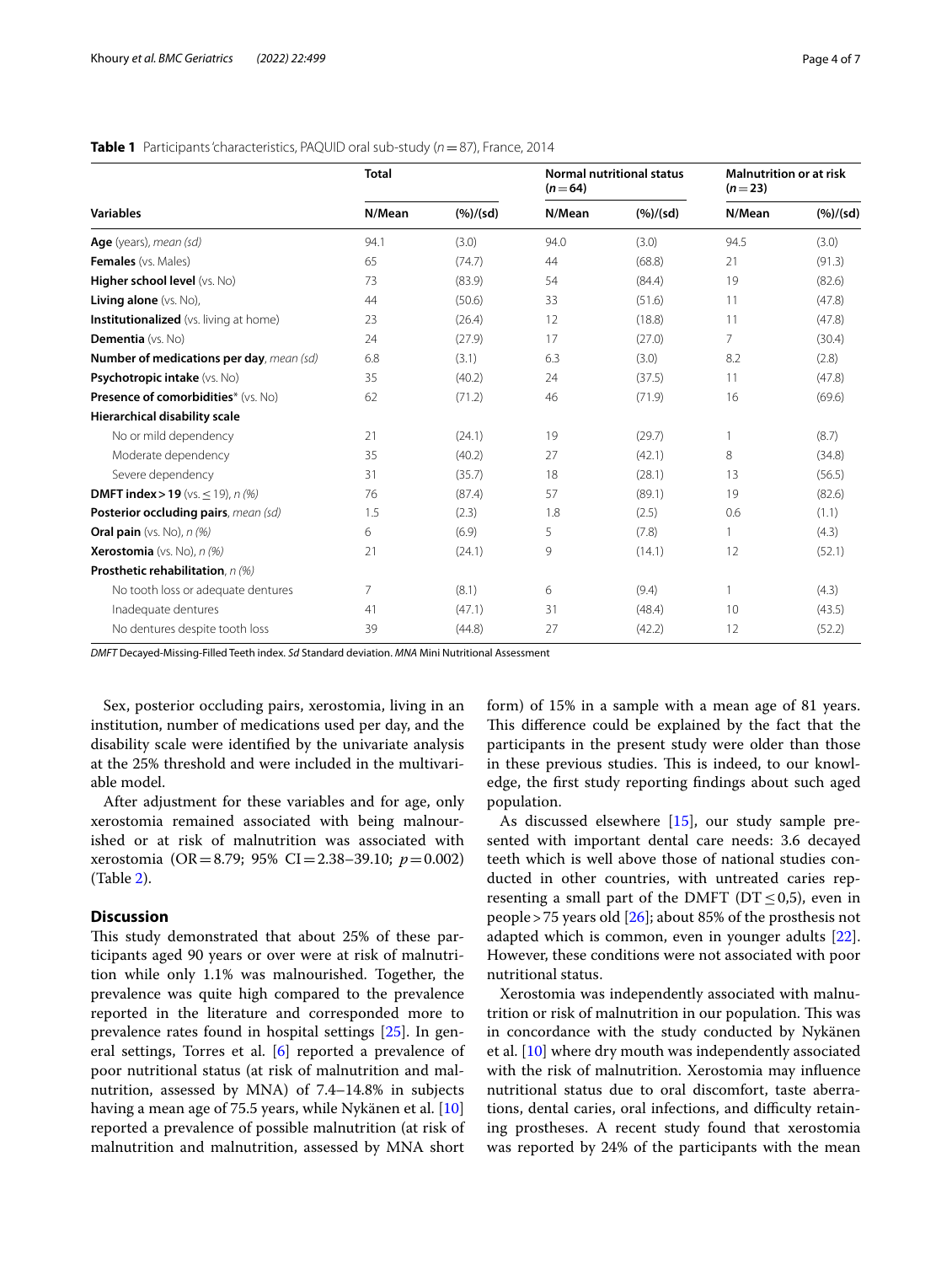<span id="page-4-0"></span>**Table 2** Factors associated with the probability of malnutrition or risk of malnutrition defined by a MNA score < 24, PAQUID oral substudy (*n*=87), France, 2014

|                                                       |           | Univariate analysis |         |           | <b>Multivariate analysis</b> |         |  |
|-------------------------------------------------------|-----------|---------------------|---------|-----------|------------------------------|---------|--|
| <b>Variables</b>                                      | <b>OR</b> | 95% CI              | p-value | <b>OR</b> | 95% CI                       | p-value |  |
| Age (years), mean (sd)                                | 1.06      | $[0.90 - 1.23]$     | 0.485   | 1.10      | $[0.90 - 1.34]$              | 0.150   |  |
| Females (vs. Males)                                   | 4.77      | $[1.23 - 31.65]$    | 0.047   | 4.55      | $[0.75 - 48.43]$             | 0.326   |  |
| Higher school level (vs. No)                          | 0.88      | $[0.26 - 3.50]$     | 0.843   |           |                              |         |  |
| Living alone (vs. No),                                | 0.86      | $[0.33 - 2.24]$     | 0.759   |           |                              |         |  |
| <b>Institutionalized</b> (vs. living at home)         | 3.97      | $[1.42 - 11.36]$    | 0.009   | 1.38      | $[0.28 - 6.51]$              | 0.535   |  |
| <b>Dementia</b> (vs. No)                              | 1.18      | $[0.40 - 3.31]$     | 0.752   |           |                              |         |  |
| Number of medications per day, mean (sd)              | 1.23      | $[1.05 - 1.48]$     | 0.015   | 1.07      | $[0.86 - 1.35]$              | 0.142   |  |
| <b>Psychotropic intake (vs. No)</b>                   | 1.53      | $[0.58 - 4.03]$     | 0.388   |           |                              |         |  |
| <b>Presence of comorbidities<sup>a</sup></b> (vs. No) | 0.89      | $[0.32 - 2.65]$     | 0.834   |           |                              |         |  |
| Hierarchical disability scale                         |           |                     | 0.020   |           |                              | 0.186   |  |
| No or mild dependency                                 | 1.00      |                     |         | 1.00      |                              |         |  |
| Moderate dependency                                   | 2.81      | $[0.62 - 20.05]$    |         | 3.77      | $[0.57 - 37.41]$             |         |  |
| Severe dependency                                     | 6.86      | $[1.60 - 47.94]$    |         | 6.83      | $[0.87 - 74.81]$             |         |  |
| <b>DMFT index &gt; 19</b> (vs. $\leq$ 19), n (%)      | 0.58      | $[0.15 - 2.21]$     | 0.428   |           |                              |         |  |
| Posterior occluding pairs, mean (sd)                  | 0.69      | $[0.49 - 0.99]$     | 0.041   | 0.66      | $[0.37 - 0.98]$              | 0.089   |  |
| <b>Oral pain</b> (vs. No), $n$ (%)                    | 0.54      | $[0.06 - 4.81]$     | 0.579   |           |                              |         |  |
| <b>Xerostomia</b> (vs. No), $n$ (%)                   | 6.67      | $[2.26 - 19.63]$    | 0.0006  | 8.79      | $[2.38 - 39.10]$             | 0.002   |  |
| <b>Prosthetic rehabilitation</b> , n (%)              |           |                     | 0.618   |           |                              |         |  |
| No tooth loss or adequate dentures                    | 1.00      |                     |         |           |                              |         |  |
| Inadequate dentures                                   | 1.94      | $[0.21 - 18.07]$    |         |           |                              |         |  |
| No dentures despite tooth loss                        | 2.67      | $[0.29 - 24.64]$    |         |           |                              |         |  |
|                                                       |           |                     |         |           |                              |         |  |

*DMFT* Decayed-Missing-Filled Teeth index. *Sd* Standard deviation. *MNA* Mini Nutritional Assessment. *OR* Odds Ratio. *CI* Confdence Interval

<sup>a</sup> Presence of diabetes, Parkinson's disease, history of myocardial infarction or stroke

age of  $67.6 \pm 6.1$  years, and tended to be associated with a two-fold increased risk of incident malnutrition (adjusted hazard ratio=1.99; 95% CI: 0.93–4.28; *p*=0.077) [[27\]](#page-6-17). In addition, a randomized study examined the efectiveness of interventions focusing on xerostomia and nutritional status among home-care clients aged 75 years or above who were malnourished or at risk of malnutrition [\[28](#page-6-18)]. Among the participants who received both interventions, xerostomia decreased by 30% while malnutrition or risk of malnutrition decreased by 61%. These studies, along with the present study, indicate the importance of xerostomia screening and care in older adults with nutritional problems.

A recent meta-analysis showed that poor nutritional status was associated with lower number of pairs of teeth/functional teeth units  $[14]$  $[14]$  $[14]$ . This is in contrast with our study, where a one-unit decrease in the posterior occluding pairs was associated with the nutritional status in univariate analysis but this association did not remain after adjustment. Although it is clear that chewing problems can infuence dietary intake and food choices, they may not necessarily lead to a poor nutritional status. For example, fruits and vegetables avoided by edentulous people can be replaced by juices. The consumption of particular foods appears to infuence quality of life more than nutritional status [\[29\]](#page-6-19).

In our study, prosthetic rehabilitation was not associated with malnutrition. Interventional studies are discordant on this topic. For instance, a 2000 study by Moynihan et al. [[25\]](#page-6-14) found no dietary changes after fxed or removable prosthetic rehabilitation. In contrast, McKenna et al. [\[30](#page-6-20)] demonstrated a signifcant increase in the MNA score 12 months after denture use in a randomized trial. Further research is needed to clarify the impact of prosthetic rehabilitation on nutritional status.

The limitations of our study included a restricted sample size, due to the extremely old study population. This limitation could have resulted in a lack of power and precision refected by our wide Cis. Any conclusions drawn from the present data should, if possible, be replicated with a larger sample size. Furthermore, it was a cross-sectional study that could not establish causality. Finally, the participants were from a cohort initiated in 1988, and less than half people from this cohort agreed to participate in the oral sub-study, so the participants were selected as a necessity. Therefore,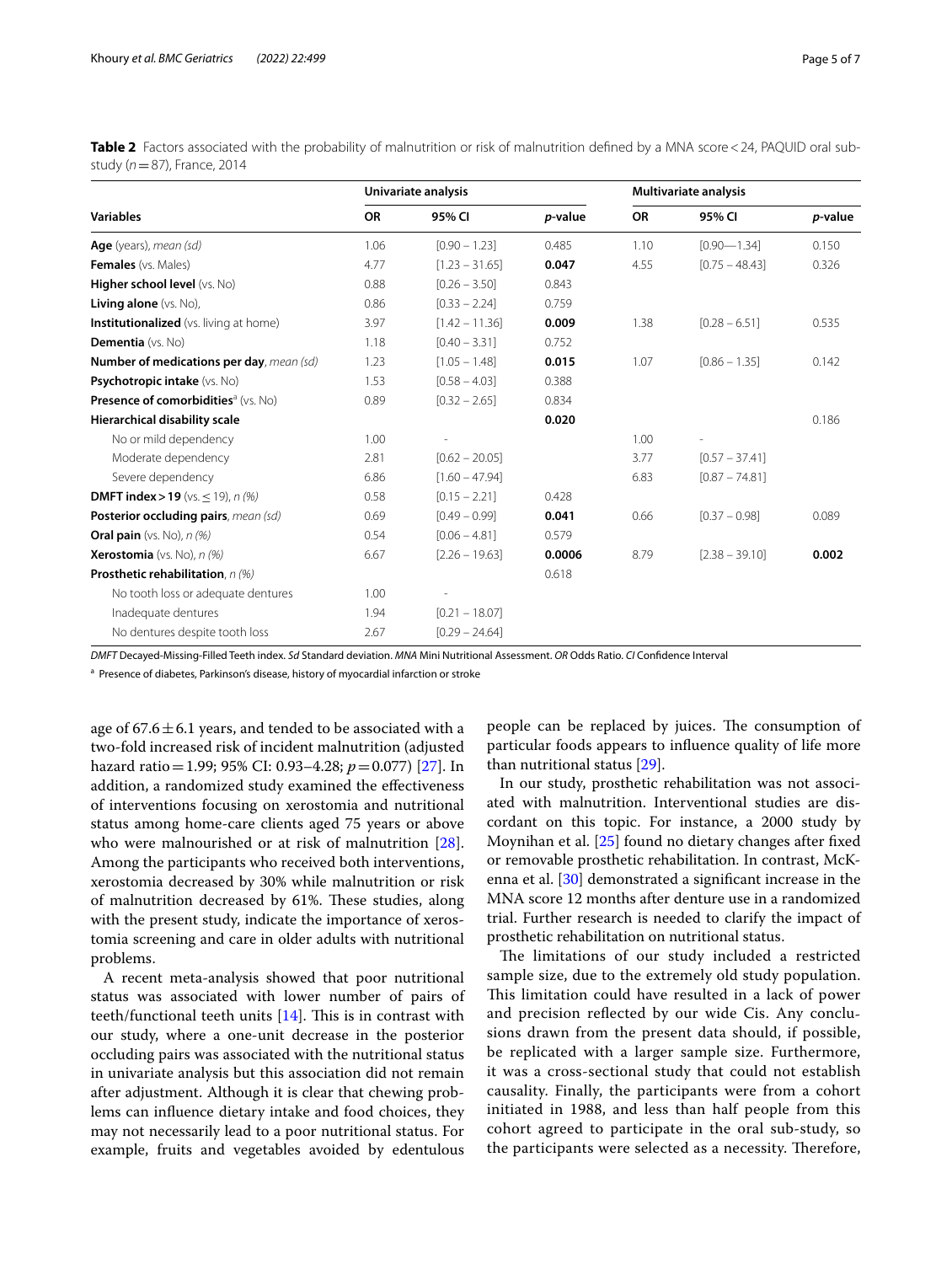caution must be exercised while generalizing the results of this study to the entire population.

Our study has several strengths. First, although most studies on geriatric population's oral health were conducted in institutionalized individuals, our study was carried out mainly in participants living at home. Indeed, PAQUID initially included people living at home and at the 25-year follow up, only about one quarter of them were institutionalized. As a result, we could study the nutritional status and oral health in a population that is often neglected in studies due to difficult access. We were particularly interested in the home-based older adults because of undetected oral health problems in this population due to limited contact with the health care system. Second, we focused on a very old population aged  $\geq$  90 years who was never studied before. Third, data were collected by trained examiners using validated and reproducible indices. Finally, we considered potential confounding factors while investigating the association between oral health and nutritional status. Therefore, our multivariate analysis provided a robust basis for the current knowledge.

In conclusion, nutritional status and oral health are often poor in older adults. Our study highlights the importance of oral health, particularly xerostomia, associated with nutritional status, in older adults. Systematic joint screening of oral and nutritional problems in older adults could lead to improvements in their general health and quality of life. Information and training of health professionals working in institutions or who are in contact with older adults could improve professional practices, including screening and care of xerostomia. Our fndings need to be supported by additional longitudinal and interventional studies, addressing both aspects, to provide a better understanding of the relationship between oral health and nutritional status, and to improve the general health and quality of life in older adults.

#### **Abbreviations**

CI: Confidence interval; DMFT: Decayed, missing, filled teeth; IADL: Instrumental Activities of Daily Living Scale; MNA: Mini nutritional assessment; SD: Standard deviation.

#### **Acknowledgements**

We thank all the participants who agreed to participate in this study. We also thank Rodolphe Thiébaut and Karen Leffondré for their methodological support, Sebastien Marchi for his support in conducting the research, the PAQUID psychologists for presenting our study to the participants, Marie-Hélène Sage for making appointments with the participants, and Severine Martiren, Belinda Bastol, and Catherine Maldonado for data management. We also acknowledge Colgate Palmolive as they kindly offered 20 mL of Meridol toothpaste and a Meridol toothbrush to each participant.

### **Authors' contributions**

CK, CH, JFD and EA were involved in the conception and design of the study. JS and RWR collected the data. CK and AG performed statistical analysis. CK

wrote the manuscript with the support of EA. CH and JFD performed the critical revision of the manuscript. All authors read and approved the fnal manuscript.

#### **Funding**

This study was funded by the Bordeaux Teaching Hospital (CHUBX 2013/04).

#### **Availability of data and materials**

The datasets analysed during the current study are not publicly available because French regulatory imposes controlled access to participants' per‑ sonal data but are available from the corresponding author on reasonable request.

#### **Declarations**

#### **Ethics approval and consent to participate**

The study protocol was approved by the Ethics Committee of the Bordeaux Teaching Hospital named "Comité de Protection des Personnes Sud-Ouest et Outre Mer III", under the reference DC2013/73. Informed consent was obtained from all participants. Dementia patients were also involved in the study and informed consent was obtained from their legally authorized representatives. All methods were carried out in accordance with the Declaration of Helsinki.

#### **Consent for publication**

Not applicable.

#### **Competing interests**

The authors declare that they have no competing interests.

#### **Author details**

<sup>1</sup> Université de Bordeaux, UFR d'Odontologie, Bordeaux, France. <sup>2</sup> CHU de Bordeaux, Pôle de médecine et chirurgie bucco-dentaire, Bordeaux, France. <sup>3</sup>Université de Bordeaux, INSERM, Bordeaux Population Health Research Center, UMR 1219, Bordeaux, France. <sup>4</sup>Université de Bordeaux, ISPED, Bordeaux, France.<sup>5</sup> CHU de Bordeaux, USMR, Pôle de Santé publique, Bordeaux, France.

# Received: 28 January 2022 Accepted: 9 May 2022 Published online: 10 June 2022

#### **References**

- <span id="page-5-4"></span>1. Lorenzo-López L, Maseda A, de Labra C, Regueiro-Folgueira L, Rodríguez-Villamil JL, Millán-Calenti JC. Nutritional determinants of frailty in older adults: A systematic review. BMC Geriatr. 2017;17(1):108.
- <span id="page-5-3"></span>2. Van Lancker A, Verhaeghe S, Van Hecke A, Vanderwee K, Goossens J, Beeckman D. The association between malnutrition and oral health status in elderly in long-term care facilities: a systematic review. Int J Nurs Stud. 2012;49(12):1568–81.
- <span id="page-5-0"></span>3. Droogsma E, van Asselt D, De Deyn PP. Weight loss and undernutrition in community-dwelling patients with Alzheimer's dementia: From population based studies to clinical management. Z Gerontol Geriatr. 2015;48(4):318–24.
- <span id="page-5-1"></span>4. Torres MJ, Féart C, Samieri C, Dorigny B, Luiking Y, Berr C, et al. Poor nutritional status is associated with a higher risk of falling and fracture in elderly people living at home in France: the Three-City cohort study. Osteoporos Int J. 2015;26(8):2157–64.
- <span id="page-5-2"></span>5. Artaza-Artabe I, Sáez-López P, Sánchez-Hernández N, Fernández-Gutierrez N, Malafarina V. The relationship between nutrition and frailty: Efects of protein intake, nutritional supplementation, vitamin D and exercise on muscle metabolism in the elderly. A systematic review Maturitas. 2016;93:89–99.
- <span id="page-5-5"></span>6. Torres MJ, Dorigny B, Kuhn M, Berr C, Barberger-Gateau P, Letenneur L. Nutritional status in community-dwelling elderly in France in urban and rural areas. PLoS ONE. 2014;9(8): e105137.
- <span id="page-5-6"></span>7. Ghezzi EM, Ship JA. Systemic diseases and their treatments in the elderly: impact on oral health. J Public Health Dent. 2000;60(4):289–96.
- <span id="page-5-7"></span>8. Gueiros LA, Soares MSM, Leão JC. Impact of ageing and drug consumption on oral health. Gerodontology. 2009;26(4):297–301.